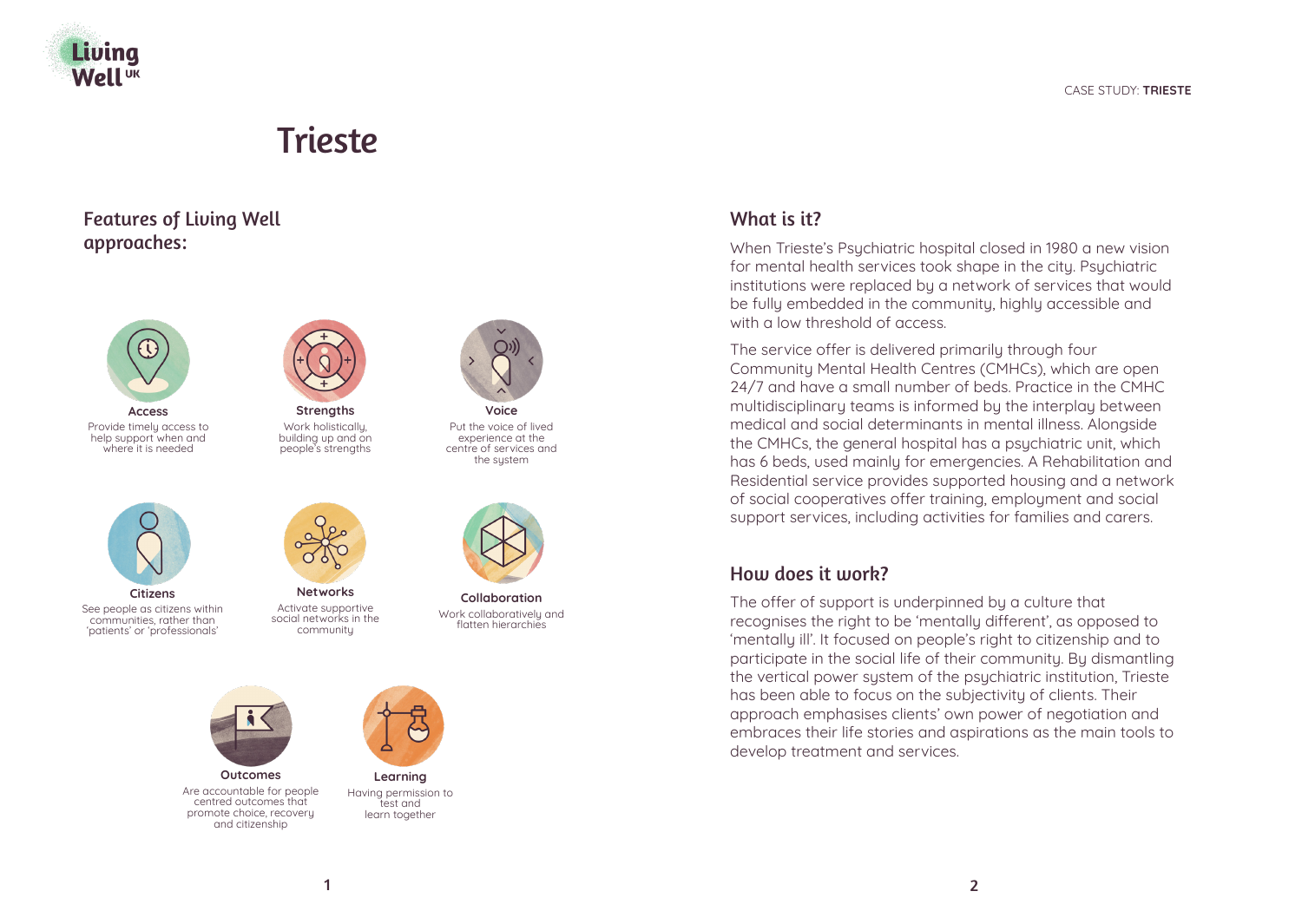



The service is composed of:

4x Community Mental Health Centres that each serve a population of 50 to 60 thousand. They are open 24 hours a day and each have four to eight beds.

1x General Hospital Psychiatric Unit with 6 beds that is mainly used for emergencies at night, with people usually staying less than 24 hours.

A Rehabilitation and Residential Service which has its own staff and liaises with nongovernmental organizations (NGOs) in managing approximately 45 beds in group homes and supported housing facilities.

A Recovery House that was set up in 2015. It offers a safe space for mental health service users, their families and professionals to come together and explore different paths to recovery. The process is based on dialogue, shared learning, reflection and mutual support.

The DMH collaborates with a network of 15 social cooperatives that provide a wide range of employment, training and support services. The DMH also funds a number of programs provided by NGOs, for example: associations of users and caregivers, clubs, self-help centers, training leisure and cultural activities.

**Trained peer support workers** are part of the community mental health team. Associations of citizens are channels for users to engage with and shape services.

Around 160 service users each year receive a personal budget. This corresponds to around 18% of the DMH's yearly budget.

http://www.triestesalutementale.it/guida/guida\_dsm.htm#organizzazione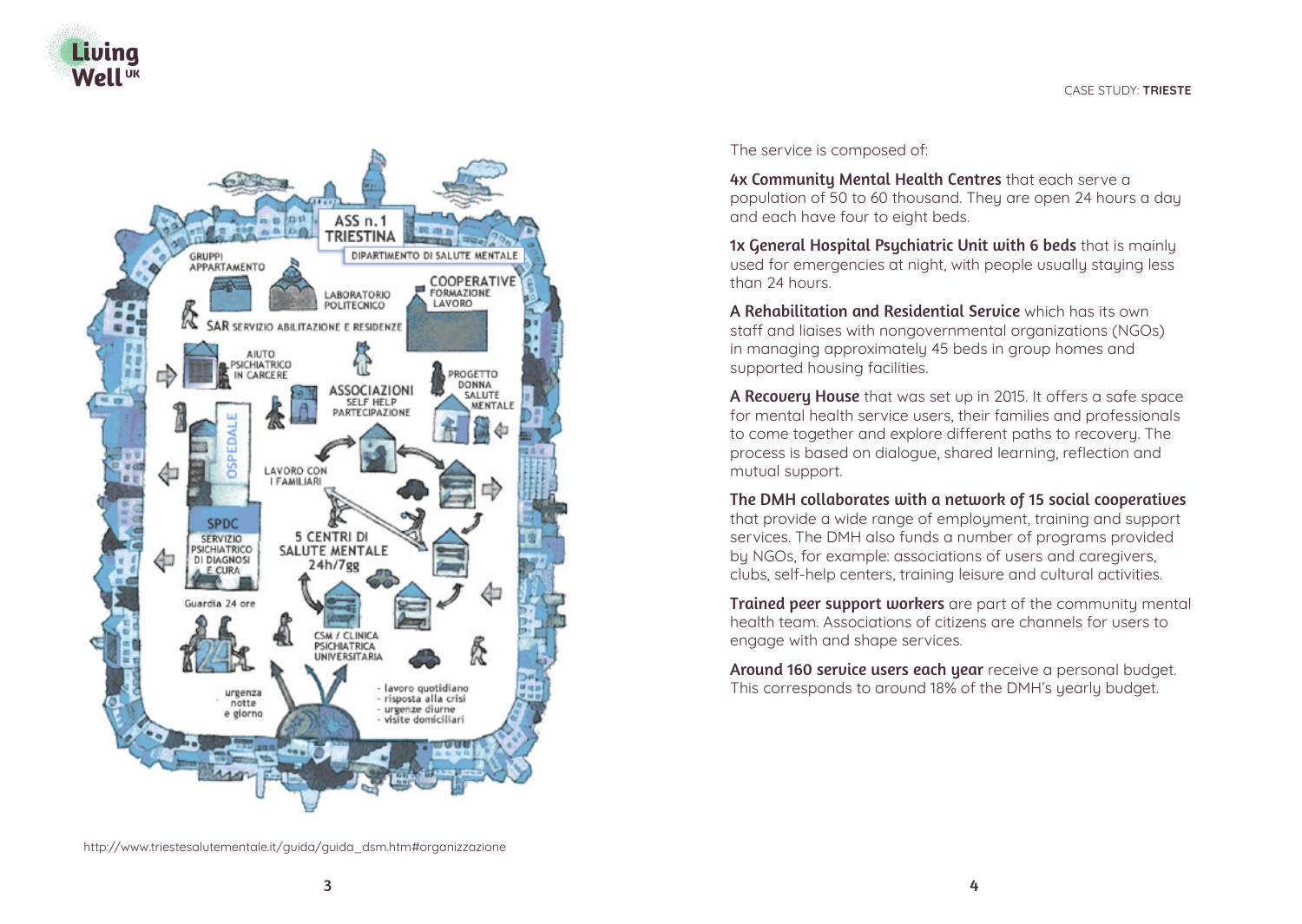

# The difference it makes



*"The focus is on the person; the illness is put 'in brackets.' Long stays in hospital never treat mental illness; they often make it chronic and promote demoralization, along with new and worse symptoms. For deinstitutionalization to work, there must be not just the closing of hospitals, but also the opening of society. Patients had not only to be discharged from closed units, but also embraced by open communities. This doesn't happen without a lot of organization, preparation, hard work, persuasion, and occasional turmoil."* 

#### - Dr. Mario Colucci, Psychiatrist \*

\* World's best and worst places to be mentally ill, Psychology today Dec 2015

https://www.psychologytoday.com/us/blog/saving-normal/201512/worlds-bestand-worst-places-be-mentally-ill

## From the evaluation

The radical reform of mental health services that started off in Trieste in the 70's has had a very significant impact in the city and also an important influence on mental health services across the country.

Psychiatric hospital closure: In 1980, after 9 years of phasing out, Trieste's psychiatric hospital was closed and replaced by a network of mental health care services in the community. Following in Trieste's footsteps, all psychiatric hospitals across Italy were closed by the year 2000.

Support in the community: across town there are approximately 50 sites where mental health activities of different kinds are carried out.

**40% reduction in suicide rate:** Trieste's suicide prevention programme has succeeded in reducing the suicide rate by 40% over 15 years.

The lowest rate of involuntary treatments across the whole of Italy: in 2016 only 20 people underwent involuntary treatments. This is equivalent to less than 7/100.000 inhabitants.

No psuchiatric service users are homeless: there are no homeless clients because the CMHC beds function as shelters until suitable accommodation can be found.

**Employment and integration:** about 250 people every year are in grant-funded professional training and about 10% of them find jobs in the social or private sector.

Forensic hospital closure: the number of inpatients in forensic hospitals had been steadily declining, from an average of 20 in the '70s to an average of 0.5 in the noughties. Trieste's forensic hospital was finally closed in 2015.

Fewer staff: in 1971 there were 524 members of staff. Today they are 220.